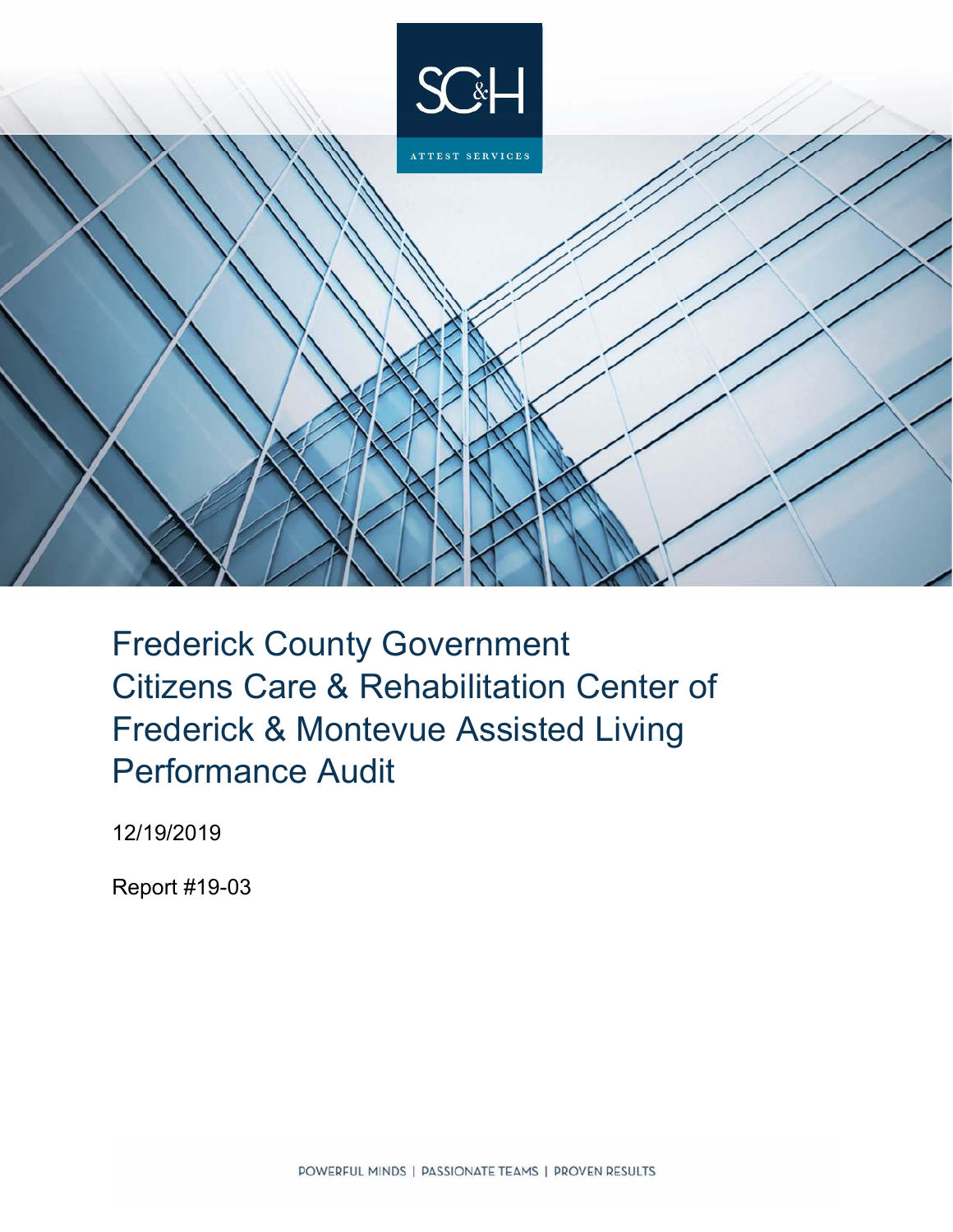# **Table of Contents**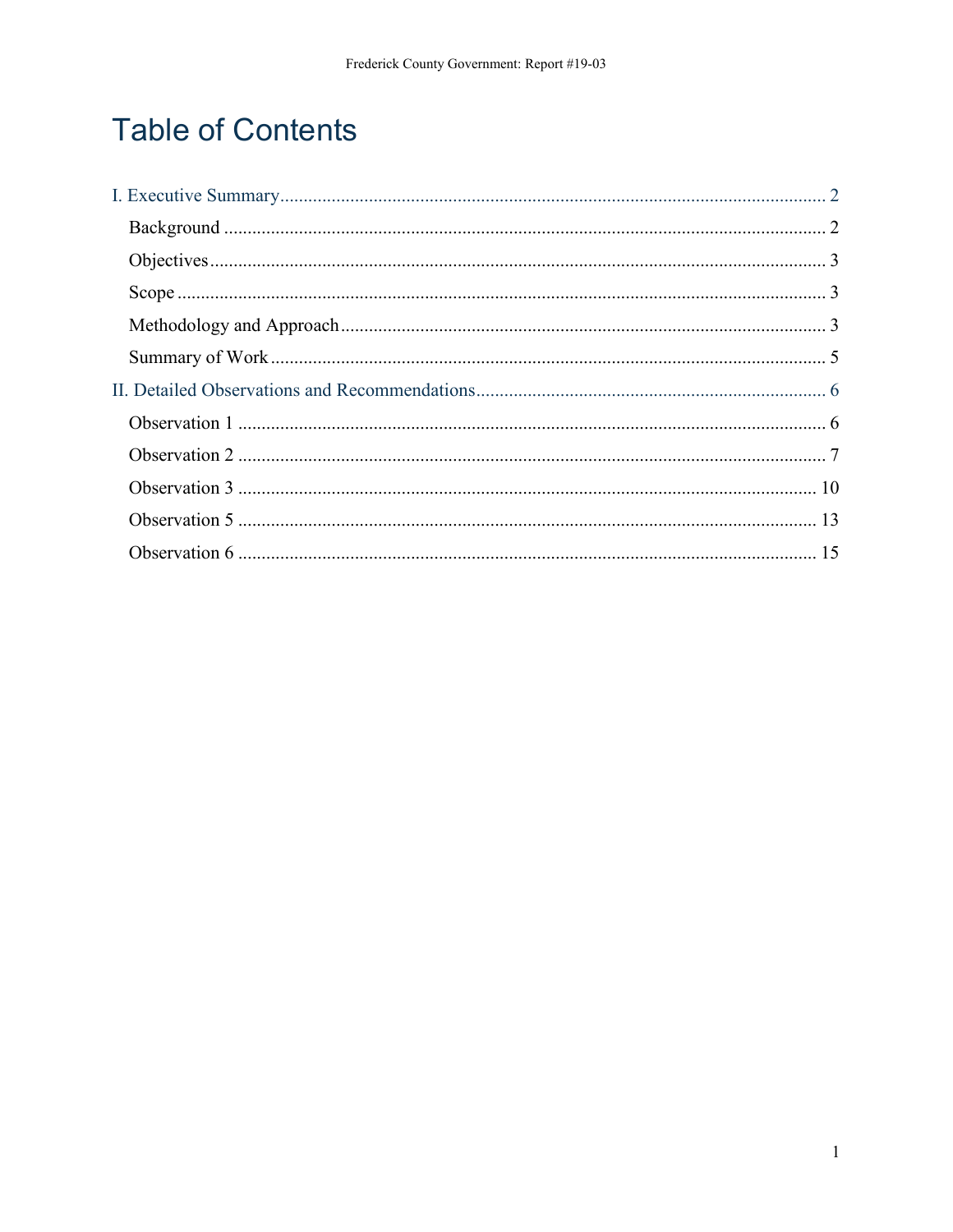# I. Executive Summary

# **Background**

<u>.</u>

SC&H Attest Services, P.C., a wholly owned affiliate of SC&H Group, Inc. (SC&H) was engaged by the Frederick County Government (FCG, the County) Interagency Internal Audit Authority (IIAA) to conduct a performance audit (audit) of the County's management and oversight of the Management Agreement (the Agreement) between the County and Aurora Holdings VII, LLC (Aurora) for the operation of Citizens Care & Rehabilitation Center (CCRC) and Montevue Assisted Living (Montevue) facilities. CCRC is a 172-bed skilled nursing facility and Montevue is a 75-bed licensed assisted living facility. The audit was performed in two phases; a planning and risk assessment survey phase and a testing phase. The following is a summary of CCRC, Montevue, Aurora, and the Agreement. Additional detailed process information is located in the Detailed Observation section of this report.

Based on a land deed dated September 2, 1828, the County currently owns property "for the use and benefit of the poor of Frederick County<sup>1</sup>." Hospitals and mental health facilities operated on the property through the 1800's. In 1976, the County opened Citizens Nursing Home and in 1987 the County opened Montevue Assisted Living.

In 2009, construction began on new facilities for both CCRC and Montevue and was completed in 2012.

On June 25, 2013, the Frederick Board of County Commissioners voted to sell both facilities to Aurora. The County executed an agreement to sell the facilities to Aurora on May 1, 2014. The sale was executed as an Asset Purchase agreement where Aurora accepted the transfer of the facility assets. The County finalized an agreement with Aurora to buy back the properties on May 12, 2016. Aurora and the County entered into a Management Agreement (Agreement-v1) on September 1, 2016.

Agreement-v1 includes a transition period for Aurora to operate the facilities for 18 months (first term) with a monthly management fee of 4.5% of gross revenue paid by the County. The management fee was scheduled to increase to 5% of gross revenue during the second term. Agreement-v1 also required Aurora to achieve minimum earnings before interest, taxes, depreciation, amortization and rent (EBITDAR) of \$2.5 million at the CCRC location. Montevue was not included in the EBITDAR calculation and was not required to achieve a minimum earnings amount. Agreement-v1 was executed with two 12-month renewals (terms) which would have taken Agreement-v1 through mid-November 2019. However, there was an amendment to the original Agreement executed on February 14, 2018 (Agreement-v2) which lowered the minimum required

<sup>&</sup>lt;sup>1</sup> https://frederickcountymd.gov/DocumentCenter/View/257878/Deed-transcribed?bidId=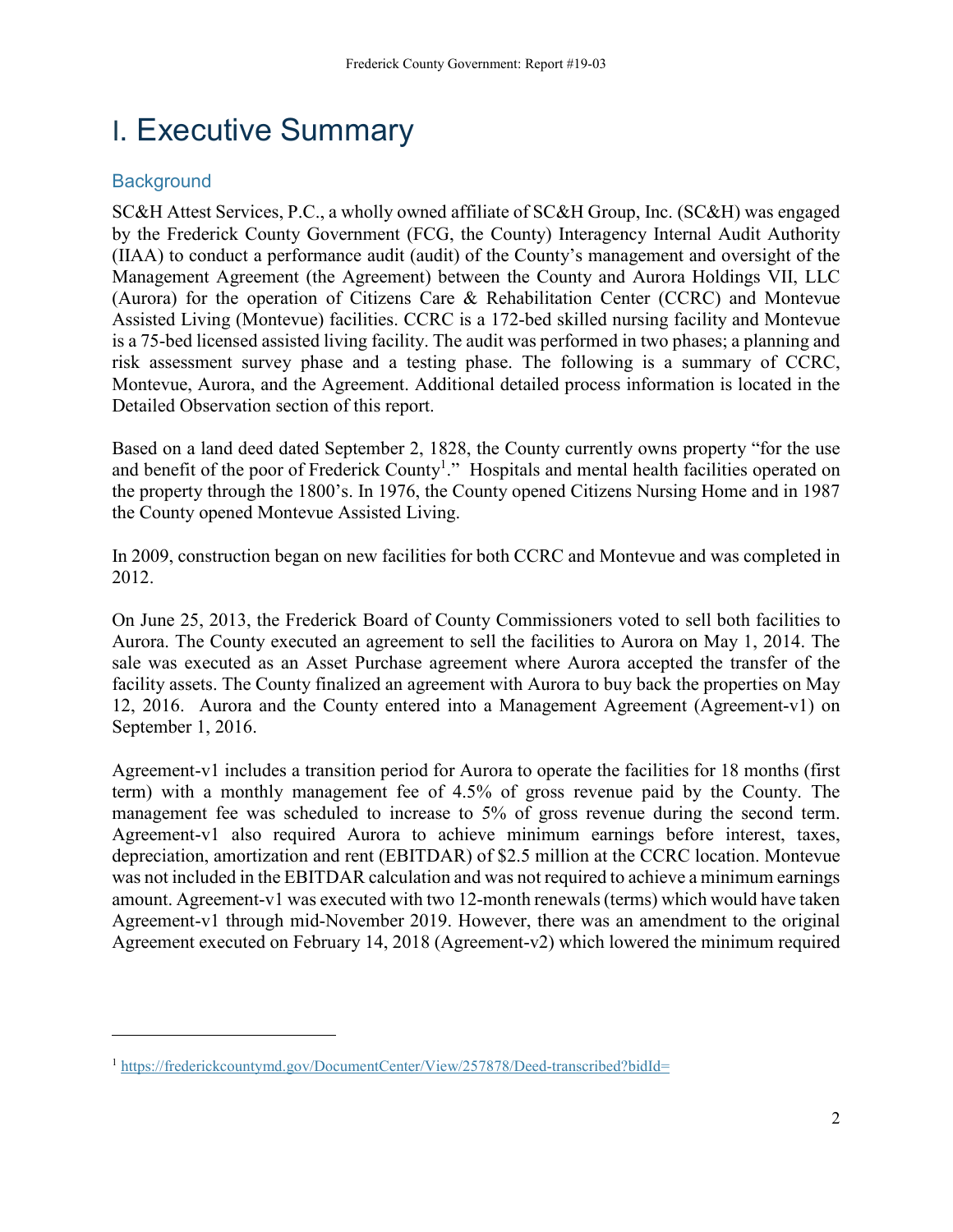EBITDAR to \$2.1 million<sup>2</sup>. The initial term of Agreement-v2 was 18 months, ending August 14, 2019, with the renewal option of one additional 18-month periods ending February 28, 2021.

The County assigned the Finance Division to provide financial and operational oversight of Aurora's performance and compliance with the terms of both Agreements. The Director of Finance meets with the owners of Aurora on a bi-weekly basis to discuss performance, budget to actual, and any potential concerns.

# **Objectives**

The following objectives for the testing phase were developed based upon the understanding gained during the audit planning procedures and approved by Internal Audit

- A. Verify operating expenses invoiced by Aurora are complete and accurate.
- B. Analyze facility and County data to determine:
	- 1. The number of beds economically feasible for the County to subsidize based upon the profit of CCRC and historical data.
	- 2. The cost of care and subsidy limits based on resident level of care.

## **Scope**

The audit was initiated in February 2019 and completed in August 2019. The audit focused on the County's management and oversight of the Agreements with Aurora. The Agreement was effective as of September 1, 2016.

## Methodology and Approach

We conducted this performance audit in accordance with generally accepted government auditing standards. Those standards require that we plan and perform the audit to obtain sufficient, appropriate evidence to provide a reasonable basis for our findings and conclusions based on our audit objectives. We believe that the evidence obtained provides a reasonable basis for our findings and conclusions based on our audit objectives.

In order to obtain the necessary documentation to appropriately perform and conclude upon the objectives of this audit, SC&H conducted the following procedures.

## **Audit Plan Creation**

<u>.</u>

Based on the understanding of the processes, risks, and related controls, SC&H developed an audit program to achieve the objectives. This program included detailed steps to address each objective with the goal of verifying compliance with both Agreements, existence of internal controls, and identifying opportunities for improvement.

<sup>&</sup>lt;sup>2</sup> Per FCG Management, the EBITDAR reduction occurred because of a change in Medicaid reimbursement rates that were unplanned. The reimbursement rate change occurred when the facility ownership changed from Aurora (for profit) paying property taxes to the County (not for profit), property tax exempt. As a result, the reimbursement rate is less, subsequently reducing revenue and the ability to achieve \$2.5 million.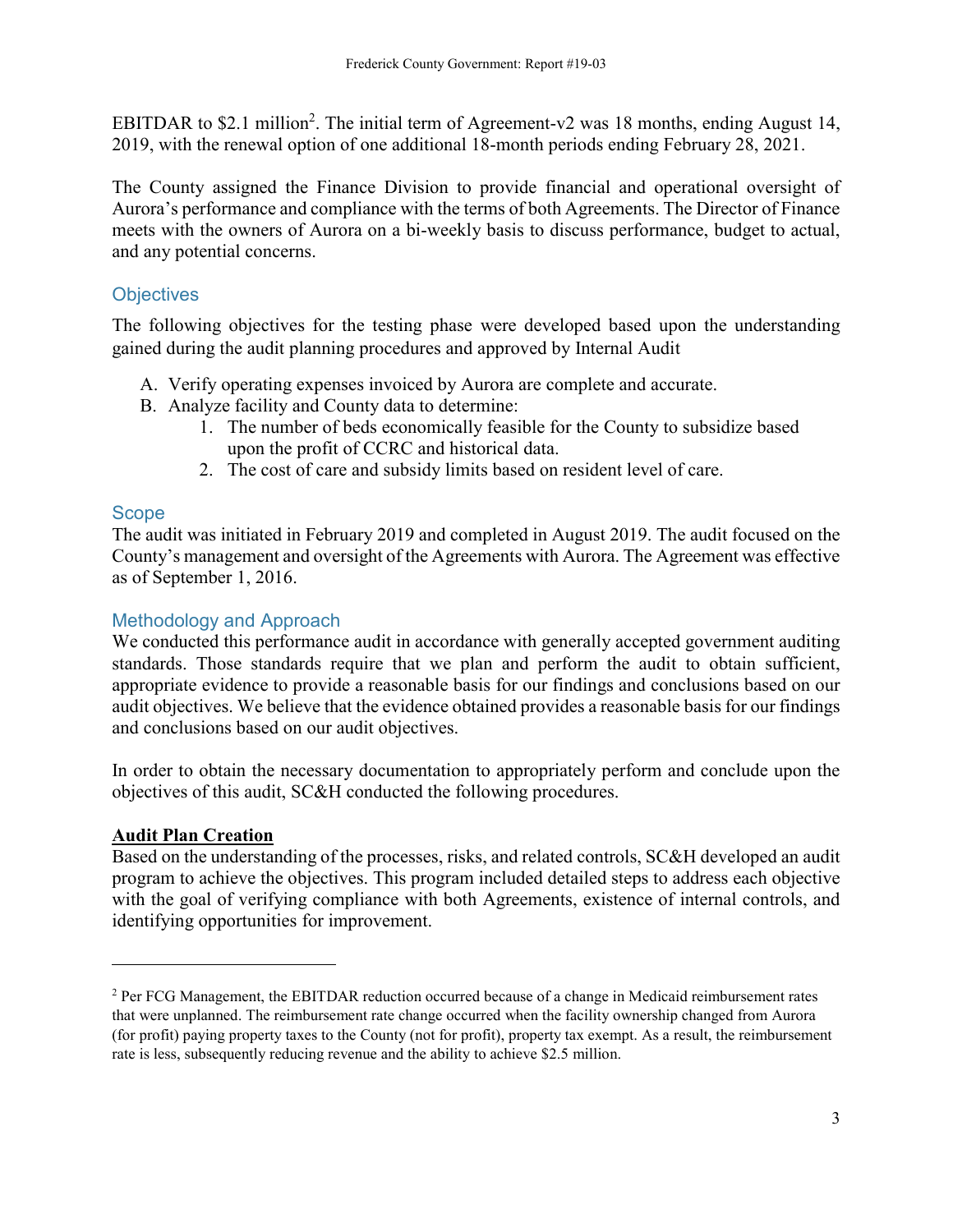# Execution of Audit Program

SC&H executed the audit plan by completing the following tasks:

| <b>Objective Area</b>               | <b>Attribute</b><br><b>Tested</b>               | <b>Test Type</b>  | <b>Test Description</b>                                                                                                                                                                                                                                                                                                                                                                                                                                                                            |
|-------------------------------------|-------------------------------------------------|-------------------|----------------------------------------------------------------------------------------------------------------------------------------------------------------------------------------------------------------------------------------------------------------------------------------------------------------------------------------------------------------------------------------------------------------------------------------------------------------------------------------------------|
|                                     | Management Fee<br>Verification                  | Data<br>Analytics | Re-calculated the annual management fee for<br>FY2018 and FY2019 using the applicable<br>income statements and compared the results<br>to the amount invoiced and paid by the<br>County.                                                                                                                                                                                                                                                                                                           |
| Operating<br>Expense                | <b>EBITDAR</b><br>Verification                  | Data<br>Analytics | Re-calculated the annual EBITDAR to<br>evaluate accuracy and compliance.                                                                                                                                                                                                                                                                                                                                                                                                                           |
| Verification                        | Vendor Expenses                                 | Inspection        | Selected a sample of 25 vendor payments and<br>verified the following:                                                                                                                                                                                                                                                                                                                                                                                                                             |
|                                     |                                                 |                   | Invoice pricing reconciled to vendor<br>a.<br>contracts.<br>b. Invoice appears to have a reasonable<br>business need.                                                                                                                                                                                                                                                                                                                                                                              |
| Operating<br>Expense                | Payroll<br>Verification                         | Inspection        | Obtained payroll expense detail and selected a<br>sample of nine pay periods to verify the<br>amount billed to the County matched the<br>actual payroll expenses. Further, selected a<br>sample of eight employees to reconcile their<br>hours listed on the reimbursement invoice to<br>the employee's timecard.                                                                                                                                                                                  |
| Verification                        | <b>Working Capital</b><br><b>Account Review</b> | Data<br>Analytics | Performed data analytics to assess the average<br>balance in the working capital account and the<br>withdrawal/deposit trends. Determine whether<br>the reserve threshold required per the<br>agreement is effective.                                                                                                                                                                                                                                                                              |
| Profit and Cost of<br>Care Analysis | Montevue<br>Financial Data<br>Review            | Data<br>Analytics | Performed Montevue data analytics on the<br>following:<br>a. For FY2019, identified and determined<br>the severity mix of patients (Level 1-3,<br>private pay, subsidized), measured by<br>patient day.<br>b. Calculated the average cost of care in<br>FY2019.<br>c. Calculated the number of subsidy and<br>private pay beds needed at Montevue<br>for Level 1-3 residents to establish<br>profitability using the current flat rate<br>and actual cost of care rate for each<br>severity level. |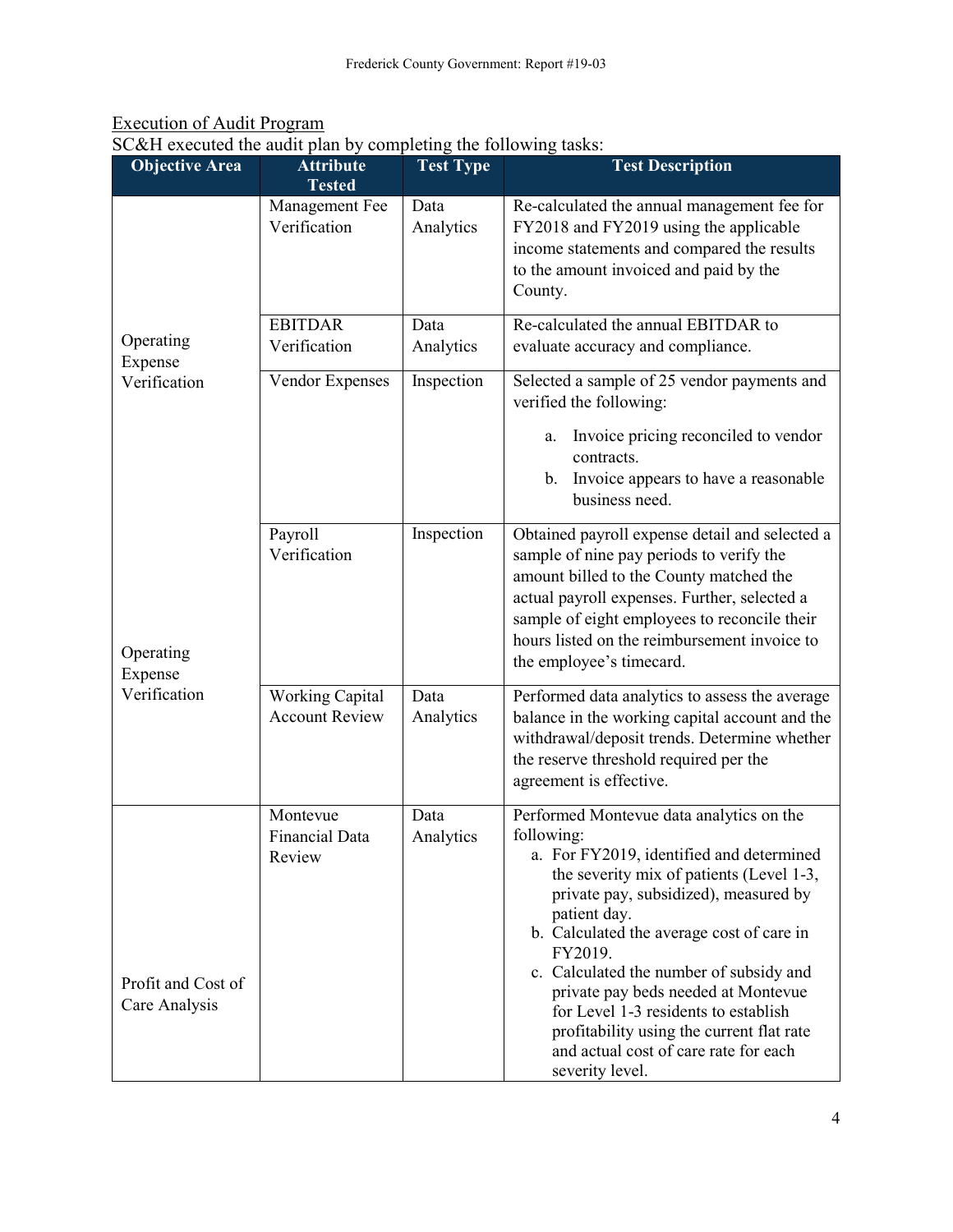| <b>Objective Area</b> | <b>Attribute</b><br><b>Tested</b>                 | <b>Test Type</b> | <b>Test Description</b>                                                                                                                                                                                                                                                                                                                                                                                                                                                                                                                                                                                                                                                                                                                                                                                    |
|-----------------------|---------------------------------------------------|------------------|------------------------------------------------------------------------------------------------------------------------------------------------------------------------------------------------------------------------------------------------------------------------------------------------------------------------------------------------------------------------------------------------------------------------------------------------------------------------------------------------------------------------------------------------------------------------------------------------------------------------------------------------------------------------------------------------------------------------------------------------------------------------------------------------------------|
|                       |                                                   |                  | d. Calculated the number of subsidy and<br>private pay beds needed at Montevue<br>for Level 1-3 residents to establish a<br>break-even point using the current flat<br>rate and actual cost of care rate for each<br>severity level.<br>e. Calculated the number of subsidy and<br>private pay beds needed at Montevue<br>for Level 1 and 2 residents to establish<br>profitability using the current flat rate<br>and actual cost of care rate for each<br>severity level.<br>f. Calculated the number and private pay<br>beds needed at Montevue for Level 1<br>and 2 residents to establish profitability<br>using 1) the current flat rate and 2)<br>actual cost of care rate for each severity<br>level.<br><b>NOTE:</b> The results of these procedures are<br>presented in a separate memorandum to |
|                       |                                                   |                  | management as they include analytic data<br>rather than audited data.                                                                                                                                                                                                                                                                                                                                                                                                                                                                                                                                                                                                                                                                                                                                      |
|                       | <b>Facility Financial</b><br>and Budget<br>Review | Inquiry          | Understand cost allocation methodology for<br>Montevue and CCRC.                                                                                                                                                                                                                                                                                                                                                                                                                                                                                                                                                                                                                                                                                                                                           |

## Summary of Work

After reviewing the processes in place and evaluating the current control environment, SC&H concludes improvement opportunities exist to mitigate associated risks.

The following section provides detailed observations and recommendations regarding six topics.

We appreciate the assistance and cooperation of the management and staff of the Division of Finance, Aurora, and other members of the County who provided assistance in the performance of this audit. Please contact us if you have any questions or comments regarding any of the information contained in the performance audit report.

 $AC + B$  attest Services, P.C.

SC&H Attest Services, P.C. Sparks, Maryland December 19, 2019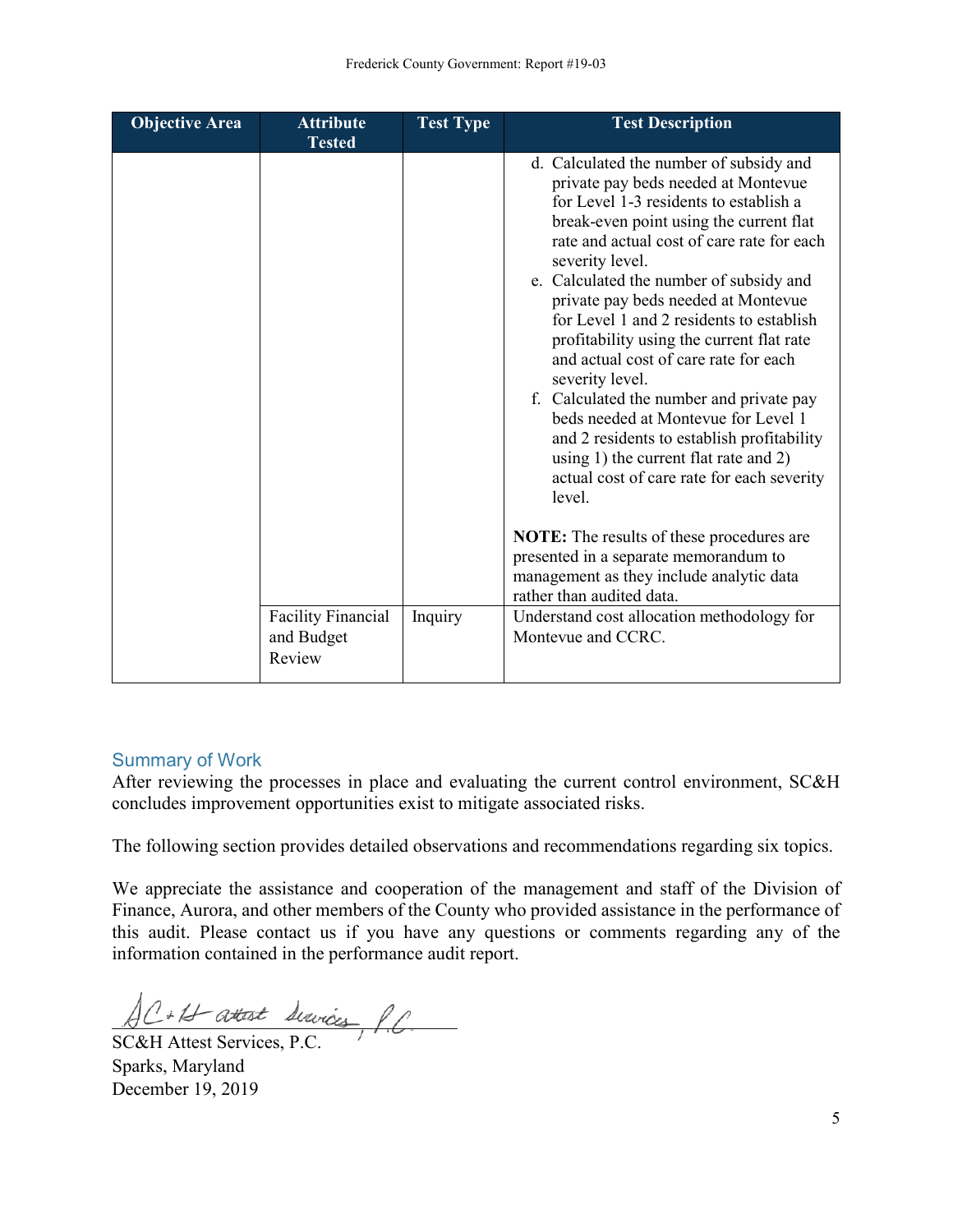# II. Detailed Observations and Recommendations

Observation 1

During Agreement-v1, Aurora did not achieve the \$2.5 million EBITDAR minimum requirement.

# **Observation Detail**

There are two versions of Agreement-v1 where compliance with EBITDAR minimum requirements were evaluated. Agreement-v1 became effective on May 12, 2016. However, Aurora did not become responsible for management of the facilities on behalf of the County until September 1, 2016. Agreement- v1 states that, "If in any twelve (12) month rolling period beginning twelve (12) months after the Closing Date Citizen Care & Rehabilitation Center does not achieve a minimum EBITDAR of Two Million Five Hundred Thousand Dollars (\$2,500,000) and the County has given ninety (90) days prior notice of its intention to terminate on this basis," then the County shall have the right to terminate the Agreement. Agreement- v1 was amended and signed on February 14, 2018 (Agreement- v2), lowering the EBITDAR requirement to \$2,100,000.

## **Findings**

Agreement – v1 was effective for 18 months beginning September 1, 2016 through February 28, 2018. Due to the rolling month measurement factor, the first 11 months of Agreement – v1 (Sept 2016-July 2017) could not be assessed for compliance. The first month EBITDAR compliance could be assessed was August 2017. For the remaining seven eligible months of compliance, Aurora did not achieve the rolling \$2.5 million EBITDAR. Those months included August 2017 – February 2018.

| Year | <b>Month</b> | <b>CCRC</b> Total<br>Revenue | <b>CCRC</b> Total<br><b>Operating</b><br><b>Expenses</b> | <b>CCRC</b><br><b>Calculated</b><br><b>EBITDAR</b> | <b>Rolling 12</b><br><b>Month</b><br><b>EBITDAR</b> | <b>EBITDAR</b><br><b>Required</b><br><b>Minimum</b> | <b>Rolling 12</b><br><b>Month</b><br><b>EBITDAR</b><br>Variance |
|------|--------------|------------------------------|----------------------------------------------------------|----------------------------------------------------|-----------------------------------------------------|-----------------------------------------------------|-----------------------------------------------------------------|
| 2016 | July         | N/A                          | N/A                                                      | N/A                                                | Aurora not responsible for facilities on            |                                                     |                                                                 |
| 2016 | August       | N/A                          | N/A                                                      | N/A                                                |                                                     | County's behalf at this time                        |                                                                 |
| 2016 | September    | \$1,684,669.44               | \$1,527,158.92                                           | \$157,510.52                                       |                                                     |                                                     |                                                                 |
| 2016 | October      | \$1,704,625.13               | \$1,482,579.69                                           | \$222,045.44                                       |                                                     |                                                     |                                                                 |
| 2016 | November     | \$1,623,133.09               | \$1,488,499.53                                           | \$134,633.56                                       |                                                     |                                                     |                                                                 |
| 2016 | December     | \$1,702,706.67               | \$1,614,817.32                                           | \$87,889.35                                        | Pending full rolling 12 months for evaluation       |                                                     |                                                                 |
| 2017 | January      | \$1,768,676.65               | \$1,568,821.37                                           | \$199,855.28                                       |                                                     |                                                     |                                                                 |
| 2017 | February     | \$1,630,939.86               | \$1,428,311.21                                           | \$202,628.65                                       |                                                     |                                                     |                                                                 |
| 2017 | March        | \$1,763,473.31               | \$1,550,321.56                                           | \$213,151.75                                       |                                                     |                                                     |                                                                 |
| 2017 | April        | \$1,515,443.73               | \$1,526,981.70                                           | (\$11,537.97)                                      |                                                     |                                                     |                                                                 |
| 2017 | May          | \$1,763,669.86               | \$1,578,379.53                                           | \$185,290.33                                       |                                                     |                                                     |                                                                 |
| 2017 | June         | \$1,731,341.82               | \$1,530,855.48                                           | \$200,486.34                                       |                                                     |                                                     |                                                                 |
| 2017 | July         | \$1,827,537.78               | \$1,607,553.97                                           | \$219,983.81                                       |                                                     |                                                     |                                                                 |
| 2017 | August       | \$1,861,439.81               | \$1,609,675.93                                           | \$251,763.88                                       | \$2,063,700.94                                      | \$2,500,000.00                                      | $(\$436,299.06)$                                                |
| 2017 | September    | \$1,745,016.55               | \$1,618,311.15                                           | \$126,705.40                                       | \$2,032,895.82                                      | \$2,500,000.00                                      | $(\$467, 104.18)$                                               |
| 2017 | October      | \$1,809,362.45               | \$1,584,545.17                                           | \$224,817.28                                       | \$2,035,667.66                                      | \$2,500,000.00                                      | $(\$464,332.34)$                                                |
| 2017 | November     | \$1,830,814.73               | \$1,598,384.75                                           | \$232,429.98                                       | \$2,133,464.08                                      | \$2,500,000.00                                      | $(\$366,535.92)$                                                |
| 2017 | December     | \$1,846,889.49               | \$1,710,424.09                                           | \$136,465.40                                       | \$2,182,040.13                                      | \$2,500,000.00                                      | $(\$317,959.87)$                                                |
| 2018 | January      | \$1,875,625.84               | \$1,664,345.81                                           | \$211,280.03                                       | \$2,193,464.88                                      | \$2,500,000.00                                      | $(\$306,535.12)$                                                |
| 2018 | February     | \$1,647,327.47               | \$1,535,251.20                                           | \$112,076.27                                       | \$2,102,912.50                                      | \$2,500,000.00                                      | $(\$397,087.50)$                                                |

# **Risks**

Agreement- v1 is subject to termination terms. Sudden termination can lead to disrupted business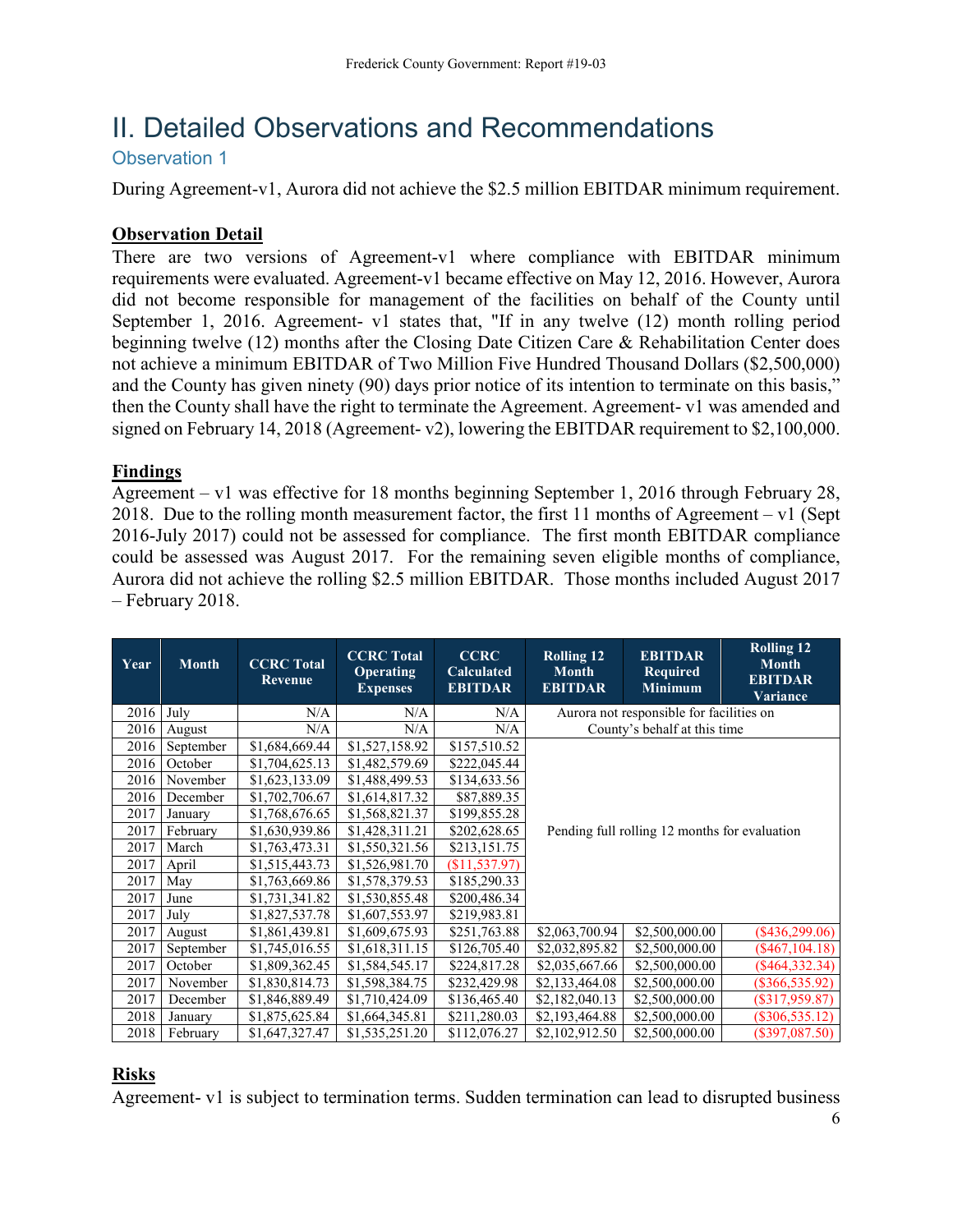operations resulting in reduced revenue, patient harm, or loss of experienced facility management.

## **Recommendation 1.1**

FCG Management should consider having the right in future contract terms to adjust EBITDAR minimum requirements (up or down) to reflect supported achievable values on a periodic basis or as conditions (e.g. laws, regulations, etc.) change in the healthcare industry.

## **Management's Action Plan**

It was determined that the MD Medicaid rate for CCRC under County ownership was reduced due to the tax-exempt status of CCRC as a County owned entity. This potential MD Medicaid rate reduction was unknown to Aurora at the time the original agreement was executed. Aurora and the County had expected that CCRC as a County owned entity would receive the same MD Medicaid revenue as had been received under Aurora ownership.

Because MD Medicaid is the largest payor source for CCRC, this daily rate reduction equated to \$462,702 of annual revenue reduction. The EBITDAR was reduced by the County, recognizing this operational revenue reduction that neither Aurora nor the County was aware would occur, would directly impact the EBITDAR Aurora was expected to achieve.

The County and Aurora agree that the EBITDAR level will be reviewed at least annually, but also when circumstances change that affect the facility's revenue stream, to determine if any decreases or increases should be considered. These circumstances include but are not limited to changes in payor regulations that affect operational revenue, state or federal labor regulation changes that affect labor costs or changes in state or federal tax law. These circumstances will be documented and any decision to increase or decrease the EBITDAR level will be approved by both the County Executive and the senior management of Aurora. The County and Aurora will outline these considerations within a new contract or contract amendment.

#### **Implementation Date**

The County and Aurora intend to execute a contract amendment with this provision included in December 2019 for the remaining term of the current contract. Further, this provision will be included in any new management contract effective March 1, 2021.

## Observation 2

Management fee payments made by the County to Aurora were not re-calculated or adjusted correctly, resulting in an underpayment to Aurora.

#### **Observation Detail**

Agreement-v1 states, "As compensation for the services to be rendered by Manager (Aurora) during the Term of Agreement, the County will pay to Manager a monthly management fee (the "Manager's Fee"). The Manager's Fee shall be equal to four and one half percent (4.5%) of the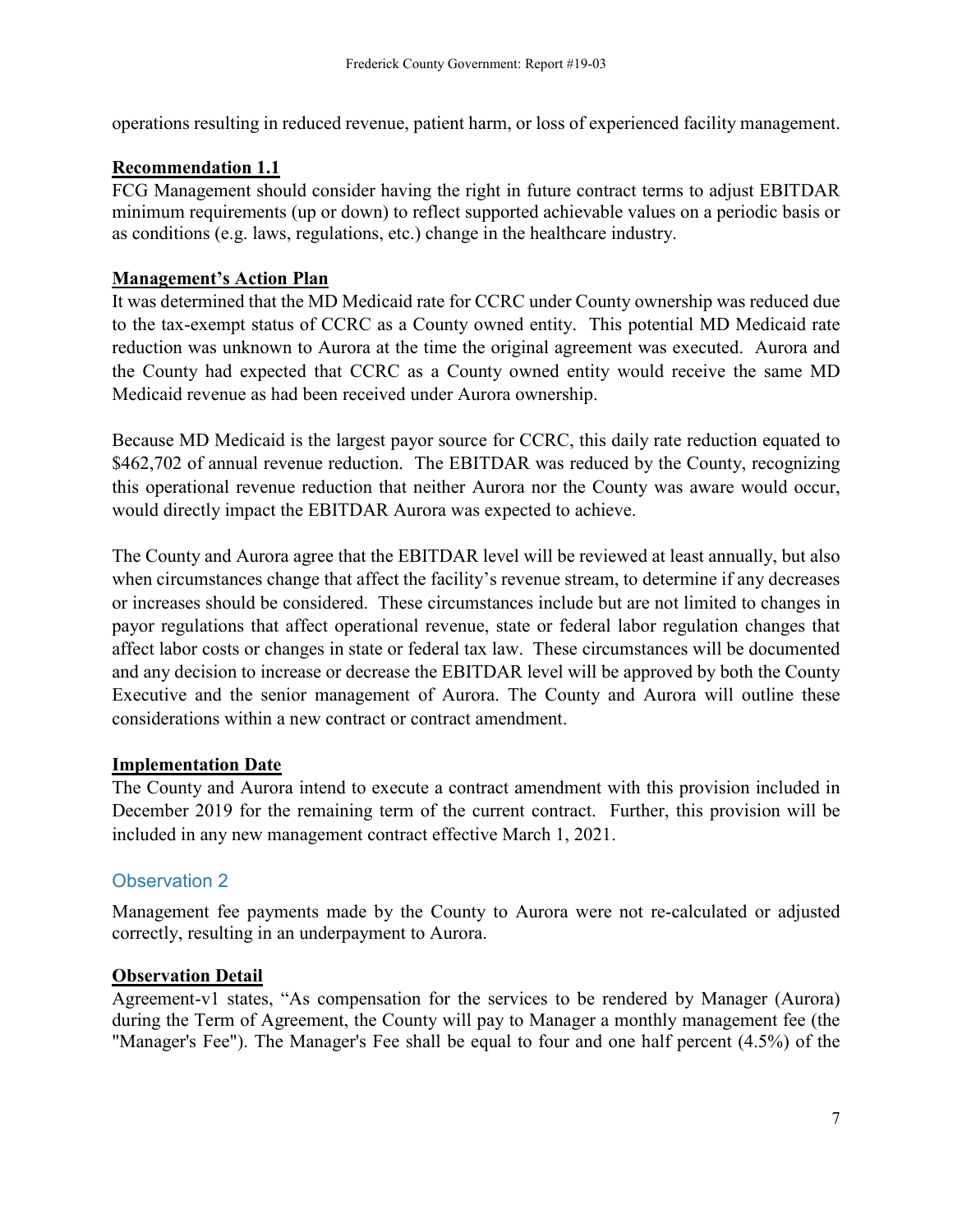Gross Revenue (as defined below<sup>3</sup>) during the Initial Term and the First Renewal Term, and five percent (5%) of the Gross Revenue during the Second Renewal Term. The Manager's Fee shall be paid monthly on an estimated basis and shall be adjusted to comply with the foregoing formula on a year-to-date basis, as actual Gross Revenues are determined for prior periods. The parties shall calculate the estimated Manager's Fee based upon the average Gross Operating Revenues from the statements for the most recent three (3) months preceding the service month, (but not including the month immediately preceding the service month because that month's statement will not have been completed)."

# **Findings**

<u>.</u>

Re-performing the Manager's Fee calculation using the Point Click Care financial statements provided by the County for FY18 and FY19 there was a net underpayment of \$12,863.08.

| FY 2018 Management Fee Recalculation |                                                               |                |                           |                |  |  |
|--------------------------------------|---------------------------------------------------------------|----------------|---------------------------|----------------|--|--|
| <b>Month</b>                         | <b>Combined CCRC</b><br>$4.5\%$ of<br><b>Total Management</b> |                | Variance                  |                |  |  |
|                                      | and Montevue                                                  | <b>Total</b>   | <b>Fee Invoice - CCRC</b> |                |  |  |
|                                      | <b>Revenue</b>                                                | <b>Revenue</b> | and Montevue              |                |  |  |
| July                                 | \$2,182,725.78                                                | \$98,222.66    | \$100,348.49              | \$2,125.83     |  |  |
| August                               | \$2,213,623.81                                                | \$99,613.07    | \$92,298.82               | $(\$7,314.25)$ |  |  |
| September                            | \$2,088,441.55                                                | \$93,979.87    | \$94,308.66               | \$328.79       |  |  |
| October                              | \$2,166,941.45                                                | \$97,512.37    | \$95,192.23               | $(\$2,320.14)$ |  |  |
| November                             | \$2,175,859.73                                                | \$97,913.69    | \$98,260.05               | \$346.36       |  |  |
| December                             | \$2,197,708.49                                                | \$98,896.88    | \$99,463.35               | \$566.47       |  |  |
| January                              | \$2,220,341.84                                                | \$99,915.38    | \$98,276.41               | (\$1,638.97)   |  |  |
| February                             | \$1,959,337.47                                                | \$88,170.19    | \$87,369.15               | $$(\$801.04)$  |  |  |
| March                                | \$2,191,910.20                                                | \$98,635.96    | \$94,411.14               | $(\$4,224.82)$ |  |  |
| April                                | \$2,188,769.05                                                | \$98,494.61    | \$108,887.04              | \$10,392.43    |  |  |
| May                                  | \$2,261,957.12                                                | \$101,788.07   | \$111,022.72              | \$9,234.65     |  |  |
| June                                 | \$2,175,243.94                                                | \$97,885.98    | \$95,204.68               | $(\$2,681.30)$ |  |  |
| <b>Total</b>                         | \$26,022,860.43                                               | \$1,171,028.72 | \$1,175,042.74            | \$4,014.02     |  |  |

| FY 2019 Management Fee Recalculation |                                                                                                                            |                |              |                |  |  |
|--------------------------------------|----------------------------------------------------------------------------------------------------------------------------|----------------|--------------|----------------|--|--|
| <b>Month</b>                         | $4.5\%$ of<br><b>Total Management</b><br><b>Combined CCRC</b><br><b>Fee Invoice - CCRC</b><br>and Montevue<br><b>Total</b> |                | Variance     |                |  |  |
|                                      | <b>Revenue</b>                                                                                                             | <b>Revenue</b> | and Montevue |                |  |  |
| July                                 | \$2,269,641.33                                                                                                             | \$102,133.86   | \$102,662.24 | \$528.38       |  |  |
| August                               | \$2,251,445.53                                                                                                             | \$101,315.05   | \$94,745.45  | $(\$6,569.60)$ |  |  |
| September                            | \$2,172,162.01                                                                                                             | \$97,747.29    | \$96,713.29  | \$1,034.00     |  |  |

<sup>&</sup>lt;sup>3</sup> Per Agreement-v1, "Gross Revenue" means the revenue accrued from the operation of the Facility, from whatever source, including, without limitation, room and board, ancillary revenue and any other miscellaneous charges resulting from services rendered to residents of the Facility. Notwithstanding any other provision of this Agreement, Gross Revenue shall exclude (1) insurance proceeds (except for rent loss or business interruption proceeds), (2) condemnation awards, (3) security deposits (unless forfeited), and (4) by verbal agreement grant proceeds are excluded as well.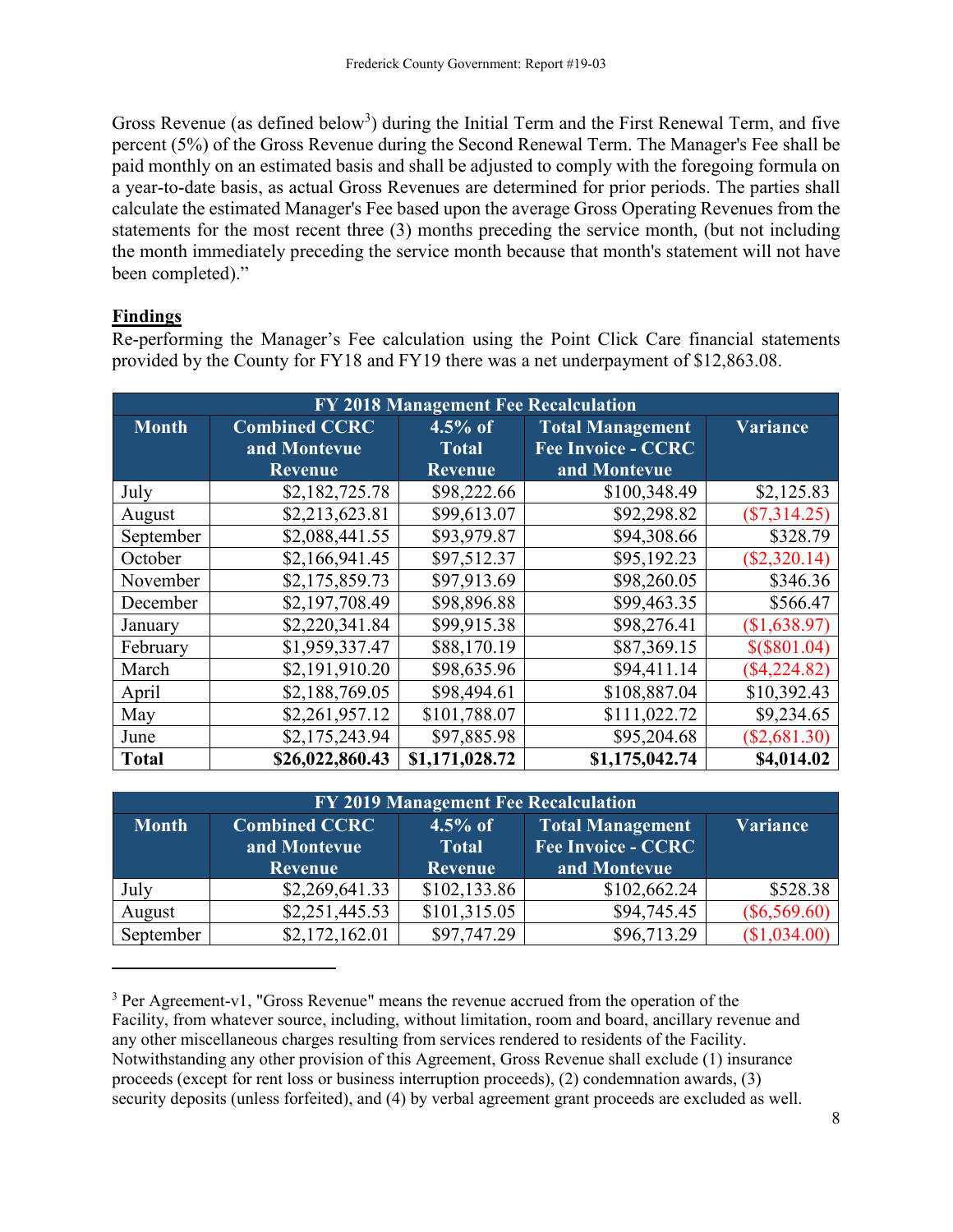| Month        | <b>Combined CCRC</b> | $4.5\%$ of                 | <b>Total Management</b>   | <b>Variance</b> |
|--------------|----------------------|----------------------------|---------------------------|-----------------|
|              | and Montevue         | <b>Total</b>               | <b>Fee Invoice - CCRC</b> |                 |
|              | <b>Revenue</b>       | <b>Revenue</b>             | and Montevue              |                 |
| October      | \$2,368,538.12       | \$106,584.22               | \$106,315.36              | $(\$268.86)$    |
| November     | \$2,188,228.32       | \$98,470.27                | \$96,986.80               | (\$1,483.47)    |
| December     | \$2,458,918.12       | \$110,651.32               | \$98,447.83               | (\$12,203.49)   |
| January      | \$2,339,032.42       | \$105,256.46               | \$98,891.70               | $(\$6,364.76)$  |
| February     | \$2,115,869.64       | \$95,214.13                | \$102,852.66              | \$7,638.53      |
| March        | \$2,326,079.93       | \$104,673.60               | \$103,378.10              | (\$1,295.50)    |
| April        | \$2,296,904.90       | \$103,360.72               | \$110,930.57              | \$7,569.85      |
| May          | \$2,384,277.33       | \$107,292.48               | \$107,924.38              | \$631.90        |
| June         | \$2,272,182.68       | \$102,248.22               | \$98,222.13               | $(\$4,026.09)$  |
| <b>Total</b> | \$27,443,280.33      | \$1,234,947.61             | \$1,218,070.51            | (\$16,877.10)   |
|              |                      | Net (Sum of 2018 and 2019) | (S12, 863.08)             |                 |

# **Risks**

- **1.** County fee underpayments can result in delayed liabilities and vendor dissatisfaction.
- **2.** County fee overpayments can result in decreased cash levels.

# **Recommendation 2.1**

FCG Management should consider retaining the supporting documentation used to calculate and support management fees paid to Aurora. Further, FCG Management should implement a process to calculate a year-end true up using final income statements to reconcile management fees paid throughout the year. Any over or underpayments should be reviewed and resolved.

# **Management's Action Plan**

Currently Aurora does not submit the supporting documentation used to calculate the monthly management fee with the invoice. The County and Aurora will determine what supporting documentation for the invoice being submitted for payment is sufficient for validation.

The County and Aurora agree that the management fees should be re-calculated after the final monthly financial statements are completed. This will determine if the original monthly invoice submitted by Aurora is accurate or if adjustments are needed and should be reflected on an upcoming invoice. Additionally, the County and Aurora agree that a year-end true up reconciliation will be done to ensure that the management fees paid to Aurora for their services are accurate based upon the final fiscal year income statements.

# **Implementation Date**

The County and Aurora intend to execute a contract amendment with this provision included in December 2019 for the remaining term of the current contract. Further, this provision will be included in any new management contract effective March 1, 2021.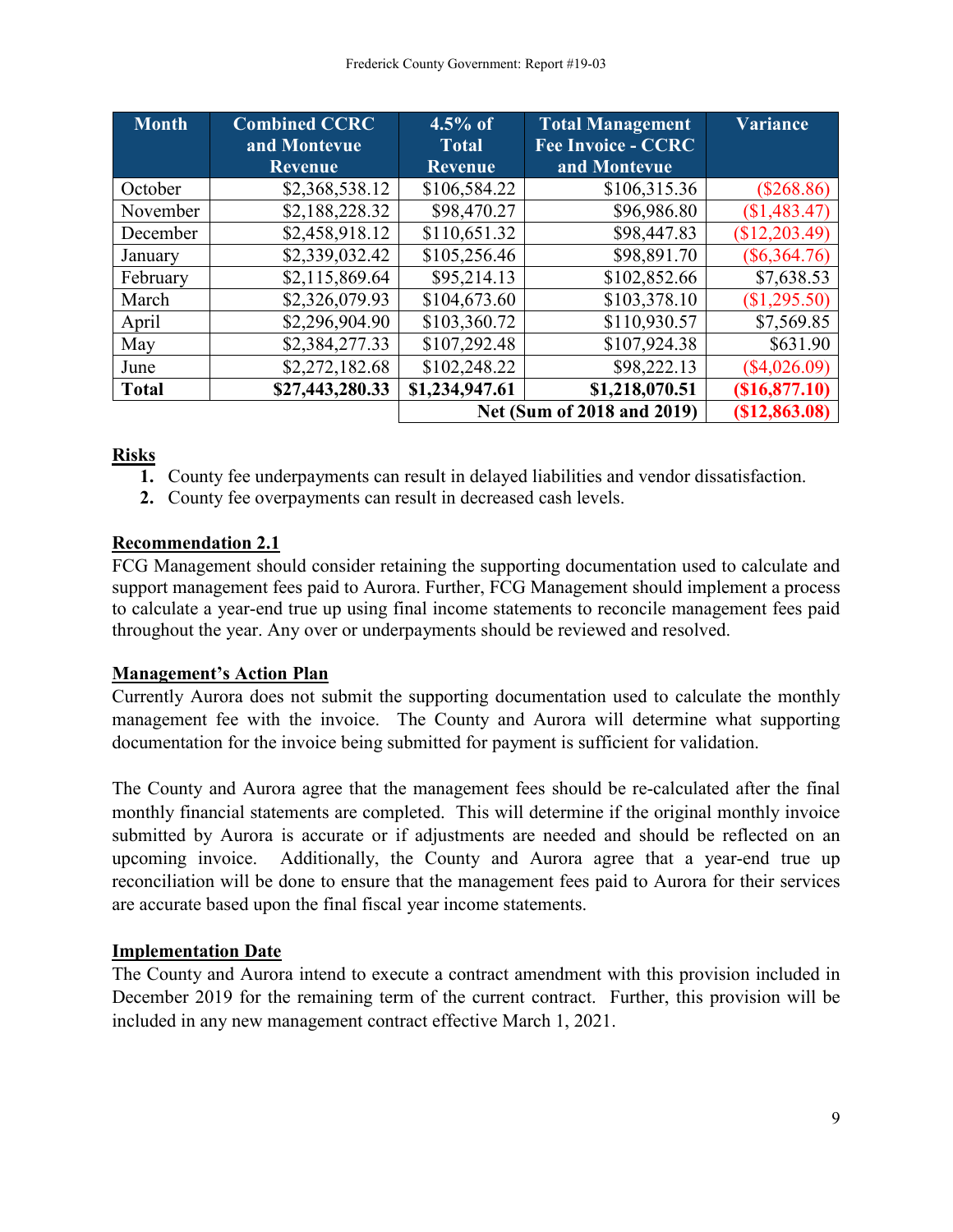## Observation 3

The County does not formally require Aurora to have contracts, price agreements, or quotes for vendors that provide a good or service at CCRC or Montevue.

## **Observation Detail**

Agreement-v1 states the "Manager shall enter into all contracts, leases and agreements required in the ordinary course of business for the operation, maintenance and service of the Facility in the name of County. When beneficial and appropriate (e.g. capital expenditures), County will make its Procurement Division resources available to Manager." While the Procurement Division is noted as a resource to Aurora, going through the County's Procurement process or involving the County in vendor selections or price negotiations is not required. For building maintenance and repairs, the County Division of Public Works (DPW) is involved in the procurement process, sometimes exclusively depending on the procurement need.

## **Findings**

Aurora is not required to use FCG Procurement when engaging a new vendor, and not required to enter into a contract with vendors for regular purchases. Regardless of dollar amount, FCG made the decision to delegate all purchasing authority for non-building maintenance or repairs to Aurora and not be formally involved in the expenditure approval process. Further, Aurora has the ability to engage vendors without approval by FCG personnel. FCG also does not maintain a copy of all vendor contracts engaged with the County through Aurora.

## **Risks**

- 1. Third party costs are not vetted for due diligence, resulting in excess costs to the County.
- 2. Fictitious vendors are created and paid.
- 3. Vendors are selected with an existing conflict of interest, resulting in fraud or kickbacks.
- 4. Vendors are not accountable for terms and conditions, resulting in underperformance, inaccurate products, inaccurate/incomplete invoices, etc.

#### **Recommendation 3.1**

Moving forward, FCG Management should consider requiring to be formally involved in the vendor selection and procurement process prior to execution of a purchase. Involvement can include collecting evidence to ensure due diligence for price checks and conflict of interest considerations have been completed. Possible exceptions that the County should consider include emergent patient care/safety related purchases. Alternatively, the County could establish criteria (e.g. vendor type, anticipated spend thresholds) to focus its involvement in the Procurement process.

#### **Management's Action Plan**

The County and Aurora agree that additional County oversight and involvement in the procurement process may be beneficial. The County and Aurora have established a \$25,000 spending threshold that will require several quotes to be obtained for needed goods and services to validate that the best pricing and/or value is being obtained.

#### **Implementation Date**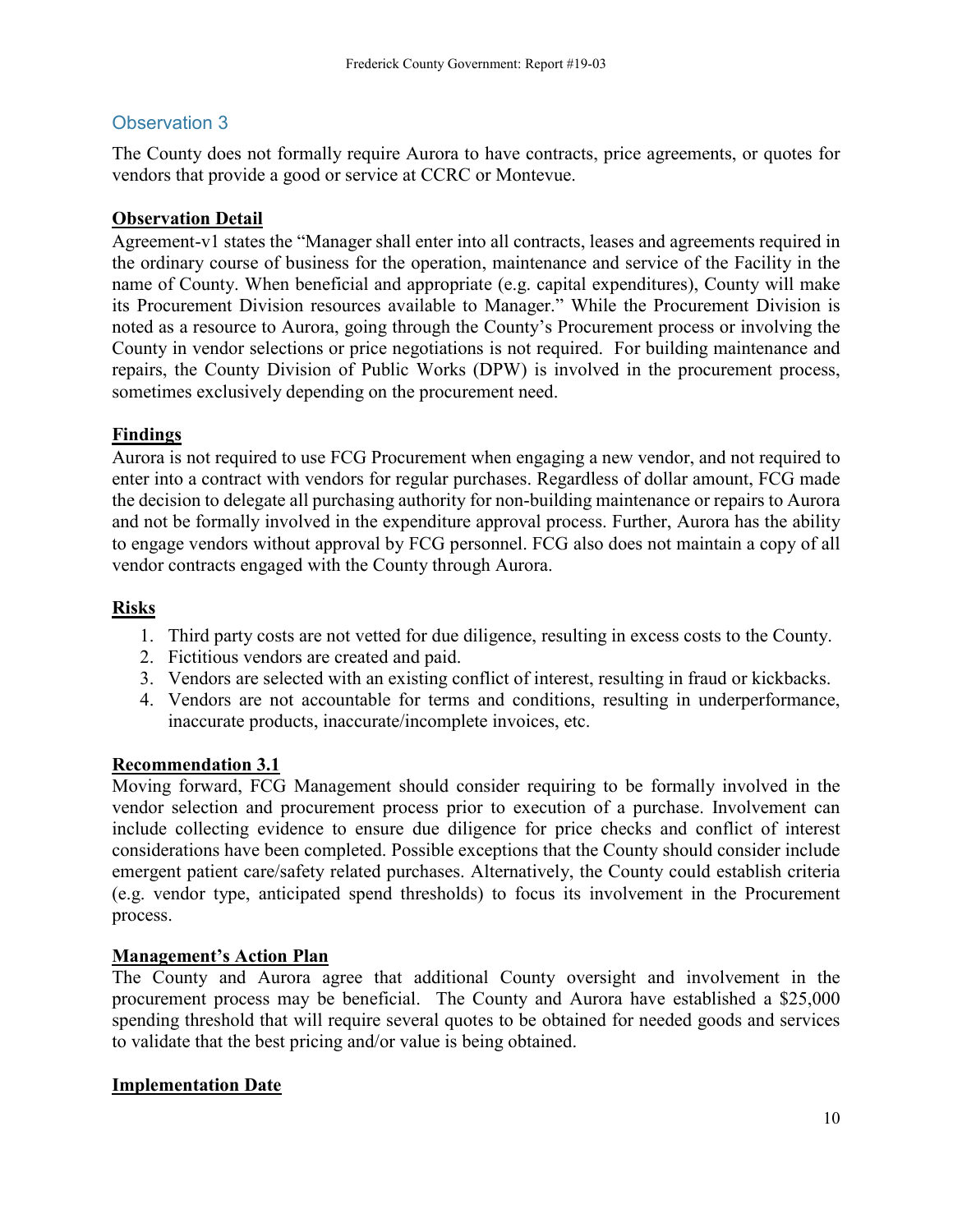The County and Aurora intend to execute a contract amendment with this provision included in December 2019 for the remaining term of the current contract. Further, this provision will be included in any new management contract effective March 1, 2021.

## **Recommendation 3.2**

FCG Management should consider requesting and maintaining a copy of all active vendor contracts and price agreements. For active vendors without a formal price agreement, the County should coordinate with Aurora to obtain formal terms.

## **Management's Action Plan**

The County has access to the Procurement Partners software package in use by Aurora. The formal contracts and price agreements are loaded into the software and as vendor invoices are received, they are validated against the prices in Procurement Partners. The software is able to track items not received or damaged, it reconciles invoices with the contracts, connects with only approved vendors, helps to enforce business rules, shows vendor compliance with the contract terms and conditions, thereby reducing the cost of errors and overcharges. When Procurement Partners is not utilized, the threshold noted in management response to recommendation 3.1 will be used.

The County and Aurora will determine which goods and services are currently under contract and price agreements, including but not limited to pharmaceutical, medical supplies, food, therapy, oxygen, etc. The County will access the Procurement Partners software quarterly to validate that these agreements are in place.

## **Implementation Date**

The County and Aurora intend to execute a contract amendment with this provision included in December 2019 for the remaining term of the current contract. Further, this provision will be included in any new management contract effective March 1, 2021.

#### **Recommendation 3.3**

FCG Management should require Aurora to provide price support (contract, price agreement, or vendor quote) for all expenditures (under potential established criteria, e.g. vendor type, cost/dollar value etc.) which impact the County owned facilities.

#### **Management's Action Plan**

Many of the bulk contracts, i.e. medical supplies, pharmaceuticals and therapy services, are procured on behalf of the County through the LifeSpan Network group purchasing organization, HPS. https://www.lifespan-network.org/group-purchasing. LifeSpan Network is the largest senior care provider association in the Mid-Atlantic, representing more than 330 senior care providers in Maryland and the District of Columbia. The membership includes both not-for-profit and for-profit facilities, across the continuum of care, including: independent living, assisted living, nursing facilities, continuing care retirement communities, subsidized senior housing, community-based and hospital based programs. CCRC and MAL both hold memberships in LifeSpan Network and will continue to do so to access the bulk purchasing power of the network. When LifeSpan Network is not utilized vendor quotes will be required.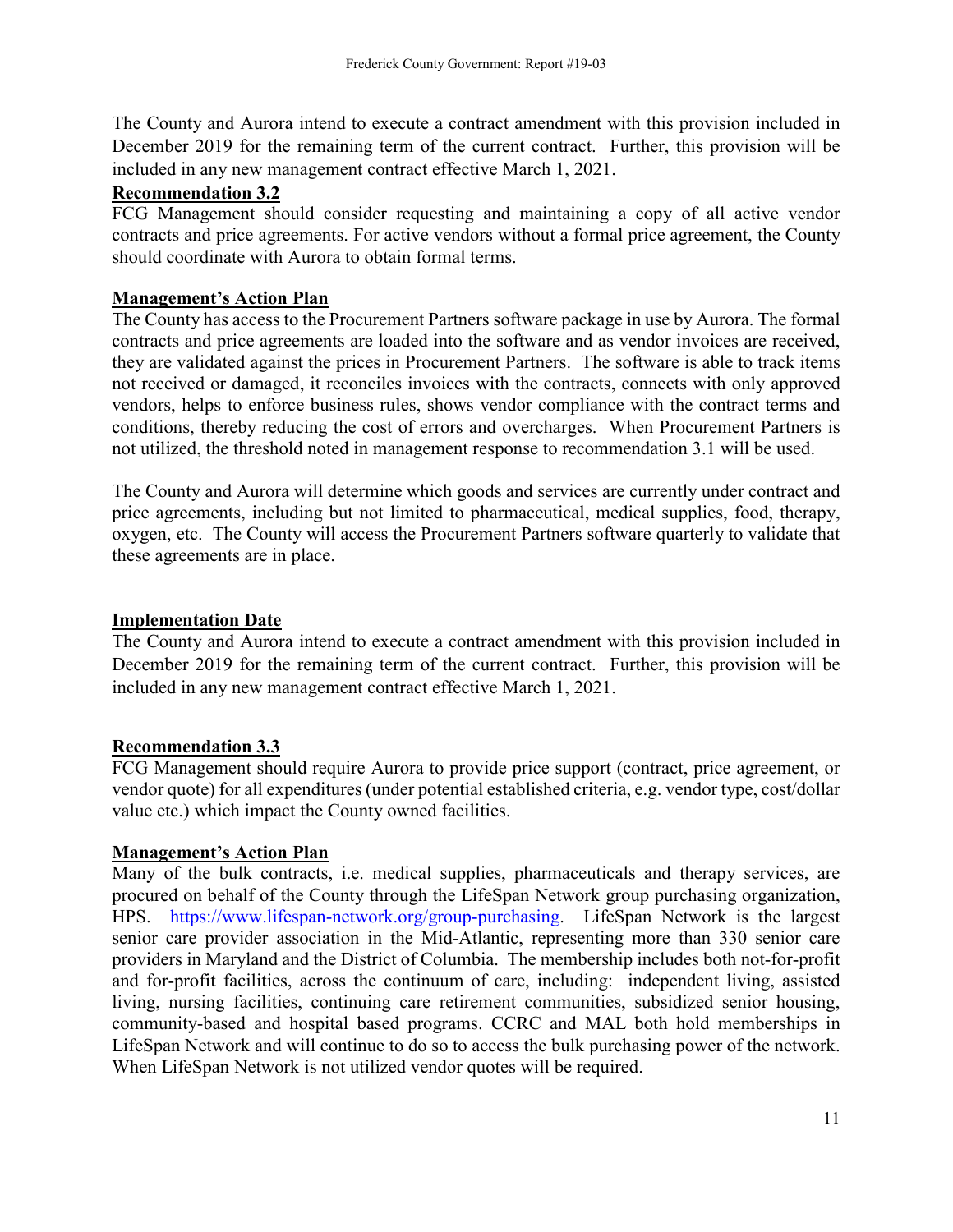The County and Aurora will determine which goods and services are currently under contract and price agreements, including but not limited to pharmaceutical, medical supplies, food, therapy, oxygen, etc. The County will access the Procurement Partners software quarterly to validate that these agreements are in place.

## **Implementation Date**

The County and Aurora intend to execute a contract amendment with this provision included in December 2019 for the remaining term of the current contract. Further, this provision will be included in any new management contract effective March 1, 2021.

#### Observation 4

The County does not reconcile Aurora's operating expense reimbursement requests to existing contracts, price agreements, or vendor quotes.

#### **Observation Detail**

Agreement-v1 states the "Manager shall promptly pay all invoices and statements for expenses incurred in the operation of the Facility using funds from the Working Capital Account (as that term is defined in Section 6(e) herein), and the County shall be responsible for the timely reimbursement of the Working Capital Account for such expense payments made from it. Five (5) days prior to the date payments are to be made, Manager will provide County with the details of the expense payments to be made via accounts payable checks, ACH or other payment form. County will wire funds in the amounts of the expense payments so made by Manager, no later than two (2) business days after the expense payment date, time being of the essence. To assure the availability of funds to meet payroll and accounts payable expenses, County will fund the Working Capital Account."

FCG Finance receives an e-mail with a funding request from the Director of Accounts Payable at Aurora. The e-mail provides a summary breakdown by facility of the vendors and amounts to be paid. Check-Run reports are attached detailing the total dollar values to be paid by vendor. Copies of the invoice are not provided with the e-mail, but are available to FCG. FCG processes the reimbursement request and deposits the funds into the working capital account.

#### **Findings**

A formal process is not in place for the County to review invoices to verify the completeness and accuracy of the funding request. Further, invoices are not reconciled by the County to a vendor contract or price agreement (if applicable) to ensure invoices are accurate per agreed upon contract terms. Specifically, the review of 25 invoices found:

18 of 25 invoices selected were paid to a business/vendor name.

- 18 invoices could not be reconciled completely or at all to a supporting contract with pricing details
	- o 12 invoices were not supported by a contract.
	- o Six invoices could not be completely reconciled to supporting price information within the contract.
- One invoice was for the replenishment of petty cash in the amount of \$545.85, however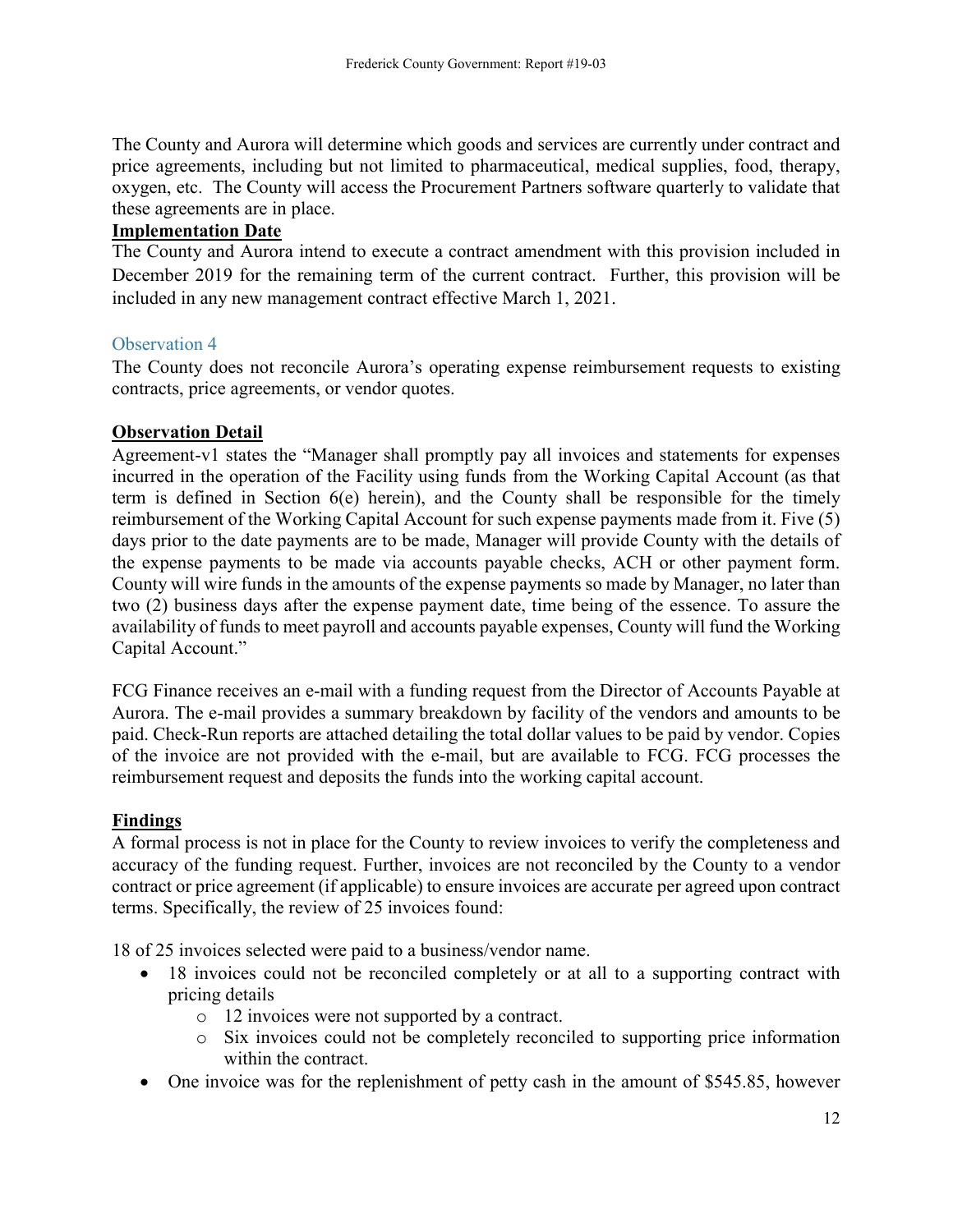two invoices, "Minuteman Press" (\$88.25) and "Fitzgerald Auto Malls" (\$42.36) were noted as paid through the petty cash process.

Seven of 25 disbursements selected were paid to an individual.

- Two disbursements were for a service that should be supported by a quote or price agreement (band services and music program)
- One disbursement was for a year-end bonus in the amount of \$3,000 that the County was not made aware of prior to payment

### **Risks**

- 1. Operating expenses are not accurately passed through, resulting in unnecessary or inaccurate payments made by the County for work not rendered or inaccurate pricing.
- 2. Missed items or inaccurate pricing can decrease or impact County cash management and planning.

#### **Recommendation 4.1**

FCG Management should consider implementing a formal review process on a sample or periodic basis to review invoices, reconcile to Aurora fund requests, and verify the vendor invoice agrees to contract terms. Discrepancies should be researched and resolved with Aurora and the vendor.

#### **Management's Action Plan**

The County and Aurora will discuss how a more formal review process will be implemented to review invoices and reconcile the Aurora funding request for accounts payable reimbursement.

The County and Aurora have agreed that a quarterly review and reconciliation of the working capital account will be performed to ensure that all funding requests have been executed.

Additionally, to reduce the opportunity that Aurora could omit requesting reimbursement for out of sequence check runs, new employee related expenses or charges not evident each month, i.e. American Express charges, a reimbursement "check-list" for Aurora be helpful.

#### **Implementation Date**

The County and Aurora intend to execute a contract amendment with this provision included in December 2019 for the remaining term of the current contract. Further, this provision will be included in any new management contract effective March 1, 2021.

#### Observation 5

The current budget does not include and plan for a capital replacement reserve at each facility.

#### **Observation Detail**

The purpose of a capital replacement reserve is to plan for eventual building component replacements. Examples include roof, heating and air conditioning (HVAC) systems, parking lot resurfacing, etc. Replacement reserves typically do not include minor repairs and maintenance.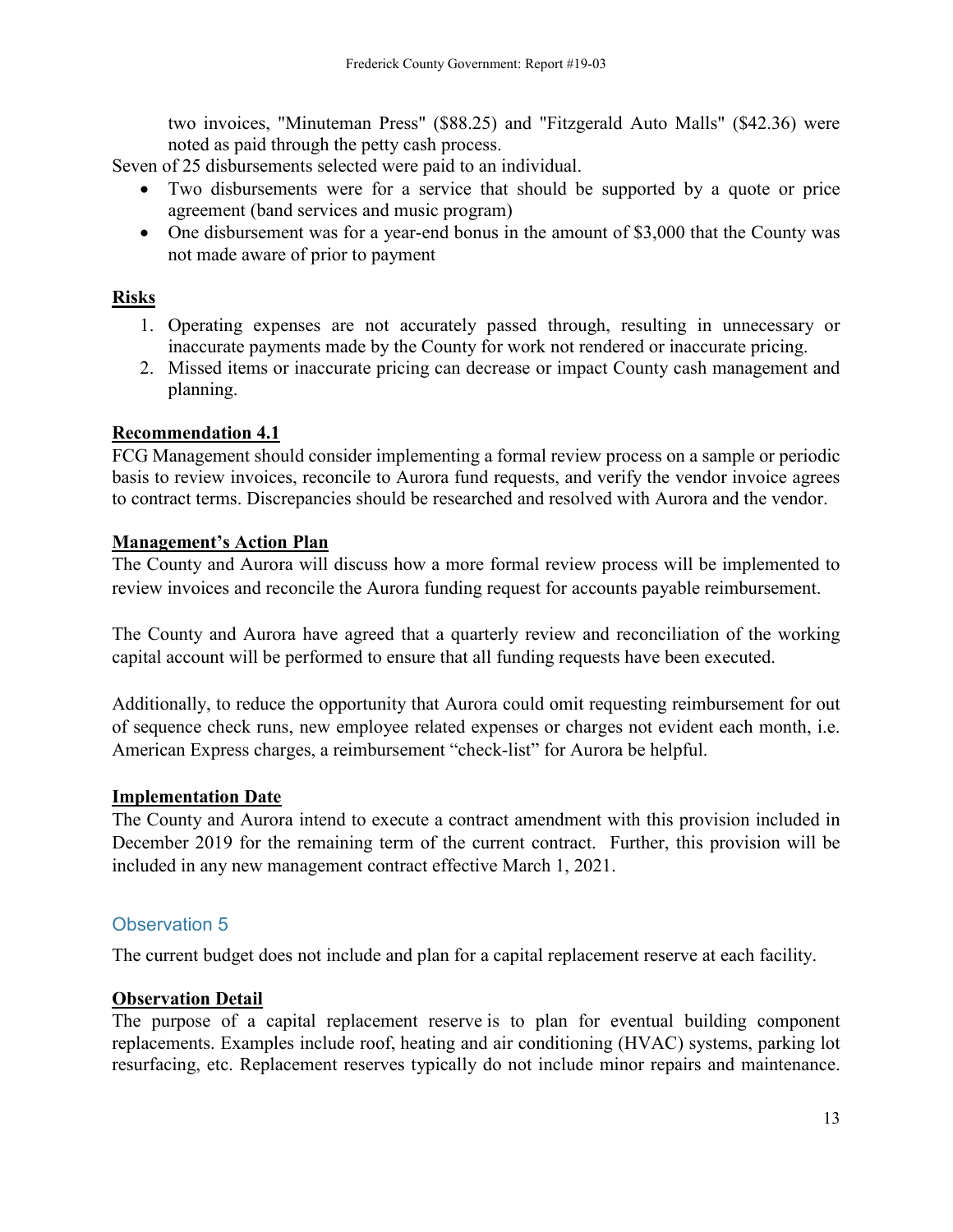Minor expenses may be considered routine operating expenses and not irregular capital expenditures.

Agreement-v1 states the "County shall be responsible for capital projects. Capital projects are defined as repairs, replacements or upgrades which maintain or increase the value of the facilities and which meet or exceed a dollar limit of \$1,000. The County shall have sole authority to determine what repairs, replacements or upgrades are capital projects."

## **Findings**

In 1976, the County opened Citizens Nursing Home and in 1987 the County opened Montevue Assisted Living. In 2009, construction began on new facilities for both CCRC and Montevue and was completed in 2012. While it was noted that a 20 year capital replacement plan over CCRC and MAL does exist and is managed by DPW, a process is not in place to establish, budget, and maintain a capital replacement reserve to plan and execute the anticipated repairs.

## **Risks**

Inadequate funds to repair and replace infrastructure may result in the suspension of required assisted living and nursing home licenses, potential patient harm, as well as make competing facilities more appealing to potential residents.

## **Recommendation 5.1**

FCG management should consider developing a methodology to implement and maintain a capital reserve replacement factor into the annual budget for each facility.

#### **Management's Action Plan**

The County and Aurora recognize that a capital replacement reserve is essential to the long-term sustainability of the facilities. Many repairs, maintenance and capital expenditures are being funded with operating funds as they occur. County staff of the Finance and Public Works Divisions have drafted a capital expenditures plan for the facilities over the next 30 years. This plan shows the anticipated capital expenditures but currently there is no budgeted funding.

The County is in the beginning stages of determining what capital expenditures are appropriate to be funded and executed by the Facilities Services department of DPW and funded by the systems projects funds and what capital expenditures should be executed by Aurora as the facility manager and funded by the enterprise fund. The initial design would have DPW servicing the building and any systems attached to the building, conceptually what would DPW continue to maintain if the facilities ceased their current use as assisted living and skilled nursing facilities. The enterprise fund would maintain and replace all equipment for the mission of the facilities, including but not limited to kitchen, laundry and medical equipment as per the capital replacement plan and utilizing the funds of the enterprise fund.

#### **Implementation Date**

The County departments, Finance, Budget and DPW, will have discussions of this capital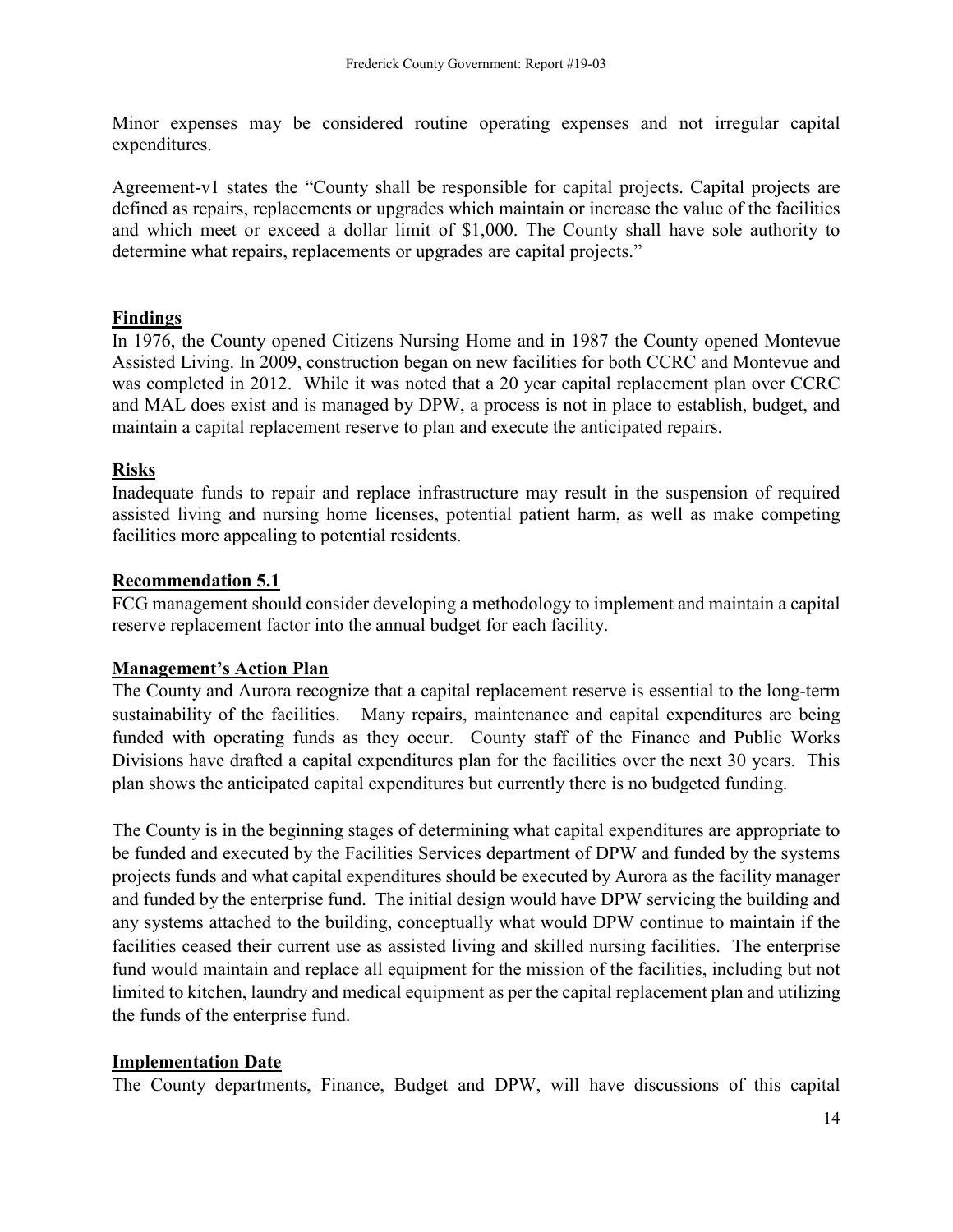expenditures plan during the formation of the FY2021 capital plan and the six-year Capital Improvements Program.

## Observation 6

The County does not review or reconcile Aurora's payroll expenses prior to processing its reimbursement.

## **Observation Detail**

Each pay period, FCG Finance receives an e-mail with a payroll funding request from the Director of Managerial Accounting at Aurora. The e-mail provides a summary breakdown of the payroll expense to be reimbursed by facility. The payroll support provided by Aurora to the County is a summary attachment that contains check date, facility, hire date, and gross earnings. The payroll reimbursement request does not contain employee level detail such as employee name, employee ID, number of hours, pay codes, or itemized earnings. The payroll support is reviewed at a high level by the County for discrepancies between budget and trends. If there are any discrepancies between budget or unusual trends, the County investigates.

On an annual basis, the County reviews and approves all compensation increases determined and requested by Aurora. The request is submitted as part of Aurora's annual budget.

#### **Findings**

A formal process is not in place for the County to review payroll expenses to verify the completeness and accuracy of the funding request. Further, summarized payroll expenses are not reconciled by the County to an employee time card to ensure payments are accurate per time worked.

Our reconciliation procedures between eight Aurora employee time cards and payroll registers identified an error in the categorization of overtime hours for one employee. Evening shift overtime hours for the employee's pay period was overstated by two hours and night shift overtime hours were understated by 1.5 hours, resulting in a net overpayment of 0.5 hours. This error resulted in a \$7.31 net overpayment by Aurora and reimbursed by the County.

#### **Risks**

Operating expenses are not accurately passed through, resulting in unnecessary or inaccurate payments made by the County for hours not worked or expenses not incurred/overstated.

#### **Recommendation 6.1**

FCG Management should consider requiring support for employee level payroll detail at the time of each payroll reimbursement request.

#### **Management's Action Plan**

The County and Aurora will determine what support for employee level payroll detail for each payroll reimbursement request would be a useful tool in determining the accuracy of the payroll